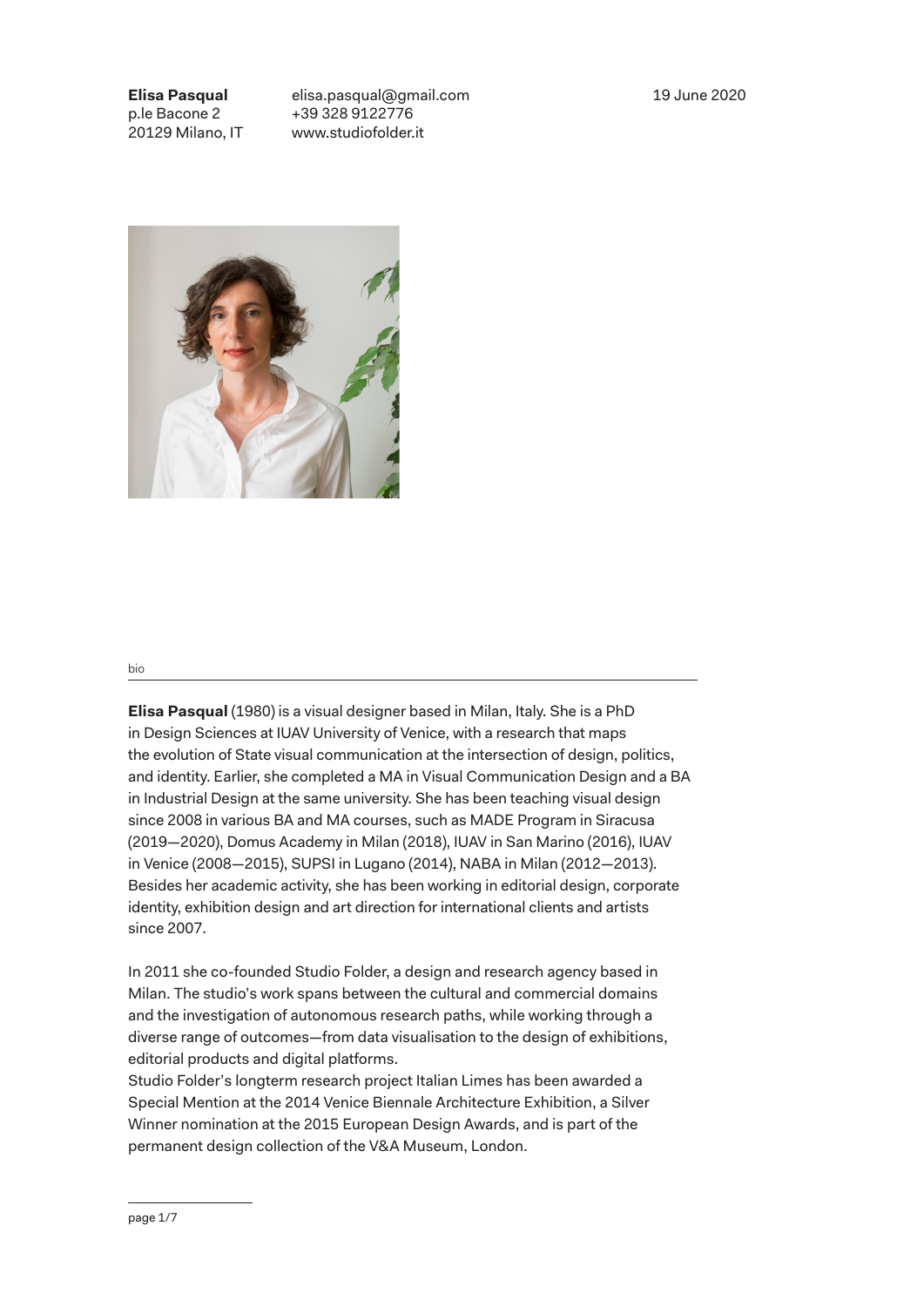**Elisa Pasqual** p.le Bacone 2 20129 Milano, IT elisa.pasqual@gmail.com +39 328 9122776 www.studiofolder.it

Recent projects include "Oceans in Transformation": *graphic identity* and *visual communication* of the exhibition by Territorial Agency curated by Daniela Zyman at Ocean Space, Venice; *editorial projects* for la Biennale di Venezia, the Milan Order of Architects and the World Economic Forum in Davos; "Kiruna Forever": an *augmented model* for an exhibition at ArkDes that explores the story of Kiruna and its migration; *interactive installations* and *graphics* for the exhibitions "Cars" at the V&A Museum in London, "Building a new New World: Amerikanizm in Russian Architecture" at the CCA in Montreal; the *exhibition design* and the *catalogue* for "Broken Nature", the XXII International Exhibition of Triennale Milano.

Among the upcoming projects:

"Everything We Know": an *interactive data visualization* for "Radical Curiosity. In the Buckminster Fuller Orbit", an exhibition curated by José Luis de Vicente and Rosa Pera at Fundación Telefonica in Madrid. The exhibition will open in September.

## teaching activities

|  |  |  |  | - AY 2019-2020, |  |
|--|--|--|--|-----------------|--|
|--|--|--|--|-----------------|--|

- Teaching at MADE Program, Arts and Design, Siracusa, Italy DESIGN III. Thesis projects reviews
- AY 2018—2019 Teaching at MADE Program, Arts and Design, Siracusa, Italy — DESIGN III. Thesis projects reviews
- AY 2014—2015

Teaching at IUAV, Faculty of Design, MA in Product and Communication Design, Venice — Visual Design Lab

- AY 2013—2014

Teaching assistant at IUAV, Faculty of Design, MA in Product and Communication Design, Venice — Visual Design Lab

- AY 2012—2013

Teaching assistant at IUAV, Faculty of Design, MA in Product and Communication Design, Venice — Visual Design Lab

- AY 2012—2013

Teaching assistant at IUAV, Faculty of Design, BA in Product and Communication Design, Venice — Visual Design Lab

- AY 2011—2012

Teaching assistant at IUAV, Faculty of Design, BA in Product and Communication Design, Venice — Visual Design Lab

- AY 2010—2011

Teaching assistant at IUAV, Faculty of Design, BA in Product and Communication Design, Venice — Visual Design Lab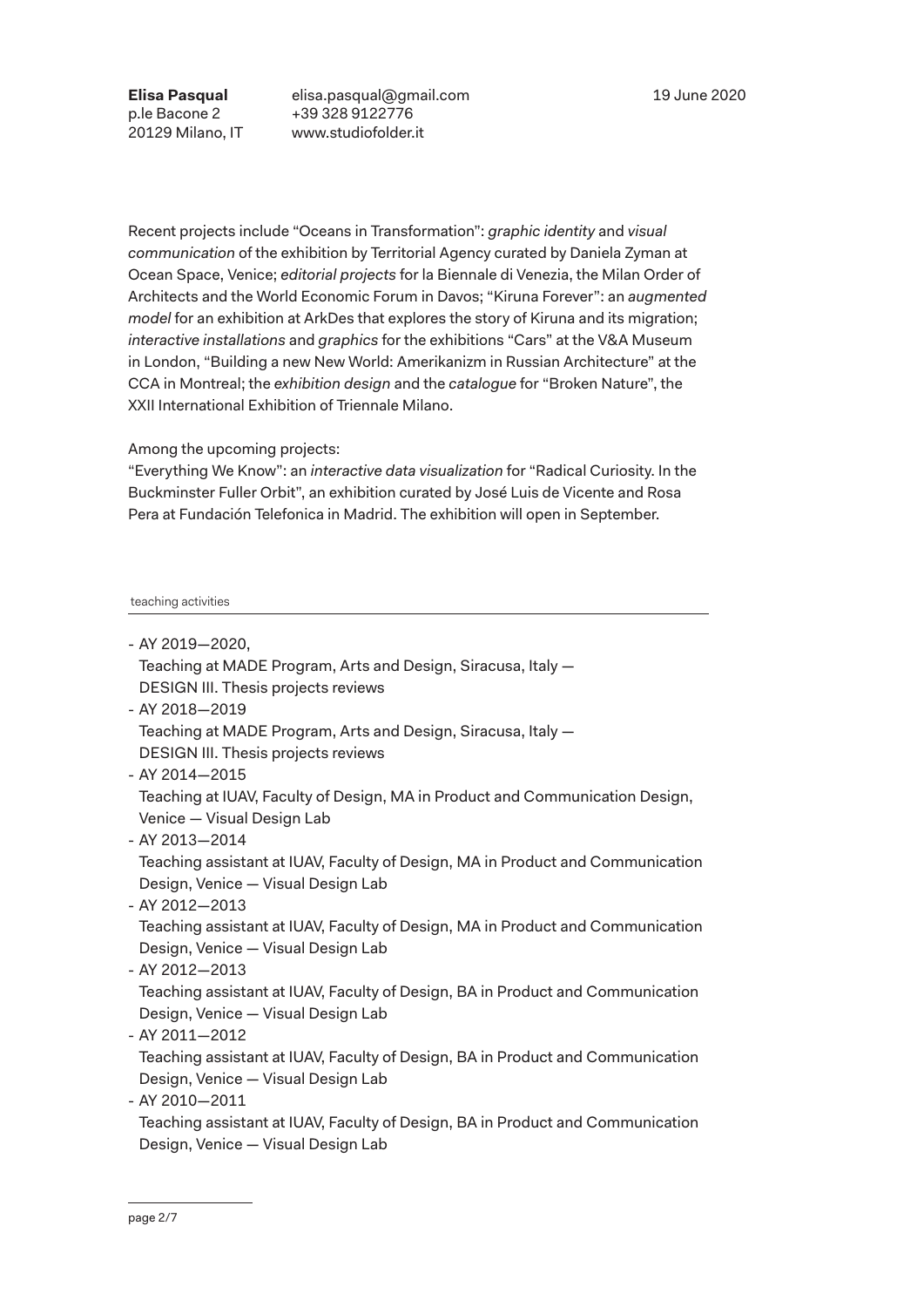teaching activities: workshops

- Nov—Dec 2018

*Climate Change: Design activism for sustainability*, Master in Interior and Living Design at Domus Academy, Milan.

- July 2016

*Citizen Centred Design, Il cittadino al centro del progetto* at San Marino design Workshop 2016, IUAV San Marino with the support of Agid, Agenzia per l'Italia digitale. One-week workshop for the BA and MA students.

- November 2015

*Romanian National Identity* at Art Encounters 2015, Romanian Order of Architects Timișoara, Romania, three-days workshop for the BA students.

- December 2014

*National Identities*, SUPSI Department for Environment Constructions and Design, Lugano, five-days workshop for the BA students.

- October 2013

*How to design a portfolio*, NABA Nuova Accademia di Belle Arti, Milan, five-days workshop for the BA students.

- October 2012

*Dessins Trouvés*, NABA Nuova Accademia di Belle Arti, Milan, five-days workshop for BA students.

- June 2010

*Editorial design for a newspaper*, Summer Workshop of Architecture, IUAV, Faculty of Architecture, Venice. Workshop leader for a three-weeks workshop for the MA students.

- June 2009

*Editorial design for a newspaper*, Summer Workshop of Architecture, IUAV, Faculty of Architecture, Venice. Assistant for a three-weeks workshop for the MA students.

- June 2008

*Editorial design for a newspaper*, Summer Workshop of Architecture, IUAV, Faculty of Architecture, Venice. Assistant for a three-weeks workshop for the MA students.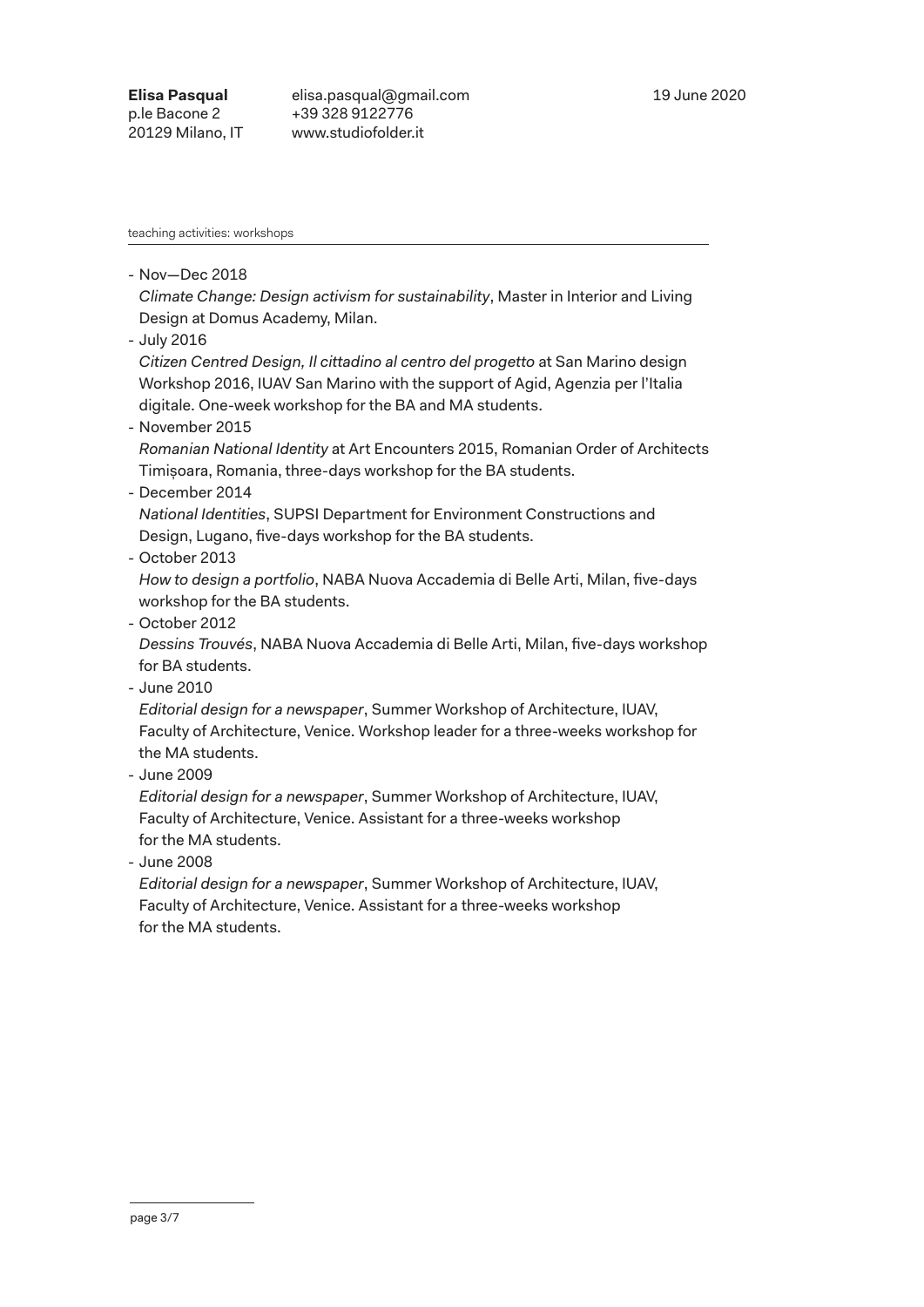lectures

| 15.06.2020 |  |
|------------|--|
|------------|--|

*The role of the image in editorial design* at FMAV Fondazione Modena Arti Visive – guest lecturer, (online).

- 19.06.2018

*Italian (and other countries') limes* at Broken Nature – XXII Triennale public symposium, La Triennale di Milano, Milano.

- 23.03.2017

*Melting borders* at Design March 2017, Annual design-festival, Reykjavík.

- 25.02.2017

*Italian Limes* at Planar Gallery, Bari.

- 20.12.2017

*Atlases and visualizations* at Studio-X Amman & Columbia GSAPP, Amman

-12.07.2016

*Recent works* at IUAV San Marino, Summer workshops conferences, San Marino

- 09.03.2016

*Design research*, SPD Design Talks, Scuola Politecnica di Design, Milan.

- 26.02.2016

*Visualizing design research* at FRID. Fare ricerca in design, forum nazionale dei dottorati di ricerca in design, IUAV, Doctorate school in Design Sciences, Venice

- 16.12.2014

*Recent works* at Supsi, Department for Environment Constructions and Design, Lugano.

- 24.03.2014

*2x1* part of "Deviations" Lecture Series, John Lennon Art and Design Academy, Liverpool.

- 17.10.2014

Presentation of the book *SQM The quantified home*, Lars Muller Publishers on the occasion of Interieur Design Biennal, Kortrijk, Belgium.

- 08.06.2013

*Istanbul Design Biennial art direction* part of "Aiap open community", Archivio Sacchi, Milan .

- 31.01.2013

*Communication in contemporary architecture and design*, ELISAVA, Barcelona School of Design and Engineering, Barcelona.